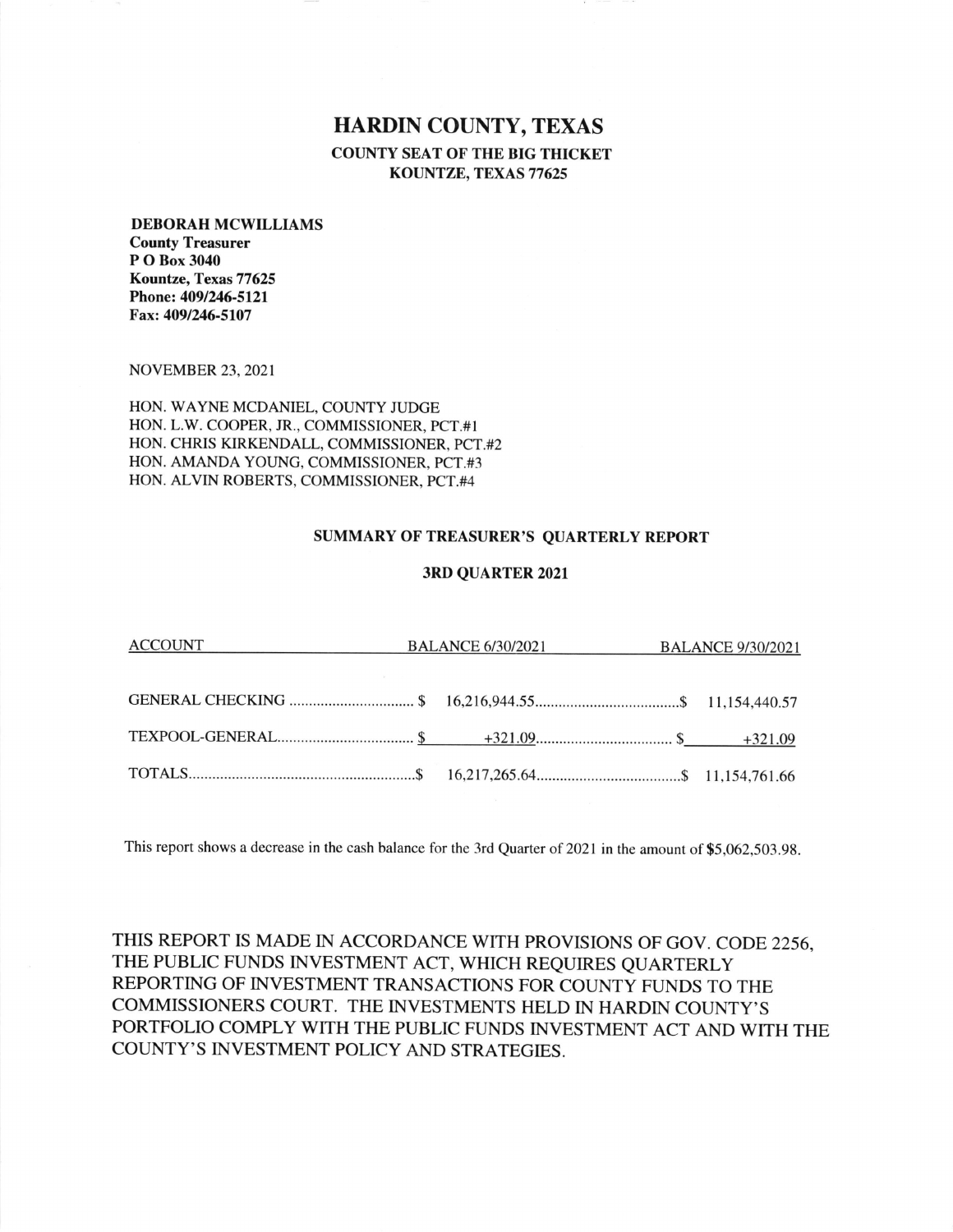| CHECK ACCOUNT                                                                                                                                                                                                                                                                                                                                                                                                                                                                                                                                                                                                           | <b>CHECK</b>                                                                                                                                                                                                                                     |
|-------------------------------------------------------------------------------------------------------------------------------------------------------------------------------------------------------------------------------------------------------------------------------------------------------------------------------------------------------------------------------------------------------------------------------------------------------------------------------------------------------------------------------------------------------------------------------------------------------------------------|--------------------------------------------------------------------------------------------------------------------------------------------------------------------------------------------------------------------------------------------------|
| ACCOUNT BALANCE - GENERAL<br>ACCOUNT BALANCE - LEPC<br>ACCOUNT BALANCE - DA SEIZURE<br>ACCOUNT BALANCE - SER OBG<br>ACCOUNT BALANCE - CA FORF<br>ACCOUNT BALANCE<br>DA FORF CL<br>$\overline{\phantom{a}}$<br>ACCOUNT BALANCE<br>- SHER FORF<br><b>ACCOUNT BALANCE</b><br>- OPERATING<br><b>ACCOUNT BALANCE</b><br>$-$ JP<br><b>ACCOUNT BALANCE</b><br>- JAIL COMM<br>ACCOUNT BALANCE<br>- ST LEOSE<br>ACCOUNT BALANCE - VOCA-JUROR<br>ACCOUNT BALANCE - ARPA2021<br>ACCOUNT BALANCE - SEWER<br>ACCOUNT BALANCE - HURR IKE<br>ACCOUNT BALANCE - FMA 2017<br>ACCOUNT BALANCE - HMGP4332A<br>ACCOUNT BALANCE - ADULT PROB | 14,570,332.67<br>3,979.61<br>101,769.57<br>23, 335.18<br>1,760.33<br>14,513.31<br>9,663.14<br>249, 117.48<br>28,630.00<br>97, 724.25<br>36,041.55<br>149,488.87<br>5,594,515.61<br>13,100.00<br>1.00<br>49,691.79<br>445, 167. 70<br>626, 921.77 |
| TOTAL                                                                                                                                                                                                                                                                                                                                                                                                                                                                                                                                                                                                                   | 22,015,753.83                                                                                                                                                                                                                                    |
| TDOA ACCOUNT                                                                                                                                                                                                                                                                                                                                                                                                                                                                                                                                                                                                            | TDOA                                                                                                                                                                                                                                             |
| ACCOUNT BALANCE - TEXPOOL                                                                                                                                                                                                                                                                                                                                                                                                                                                                                                                                                                                               | 321.09                                                                                                                                                                                                                                           |
| TOTAL                                                                                                                                                                                                                                                                                                                                                                                                                                                                                                                                                                                                                   | 321.09                                                                                                                                                                                                                                           |
|                                                                                                                                                                                                                                                                                                                                                                                                                                                                                                                                                                                                                         |                                                                                                                                                                                                                                                  |
| ACCOUNTED DAT ANTON<br>$\alpha$ iinne nen nourm                                                                                                                                                                                                                                                                                                                                                                                                                                                                                                                                                                         | $\sim$ $\sim$                                                                                                                                                                                                                                    |

| ACCOUNT BALANCE - SHERF FED EQUIT |  |  | 0.00 |
|-----------------------------------|--|--|------|
| ACCOUNT BALANCE - PAYROLL         |  |  | 0.00 |